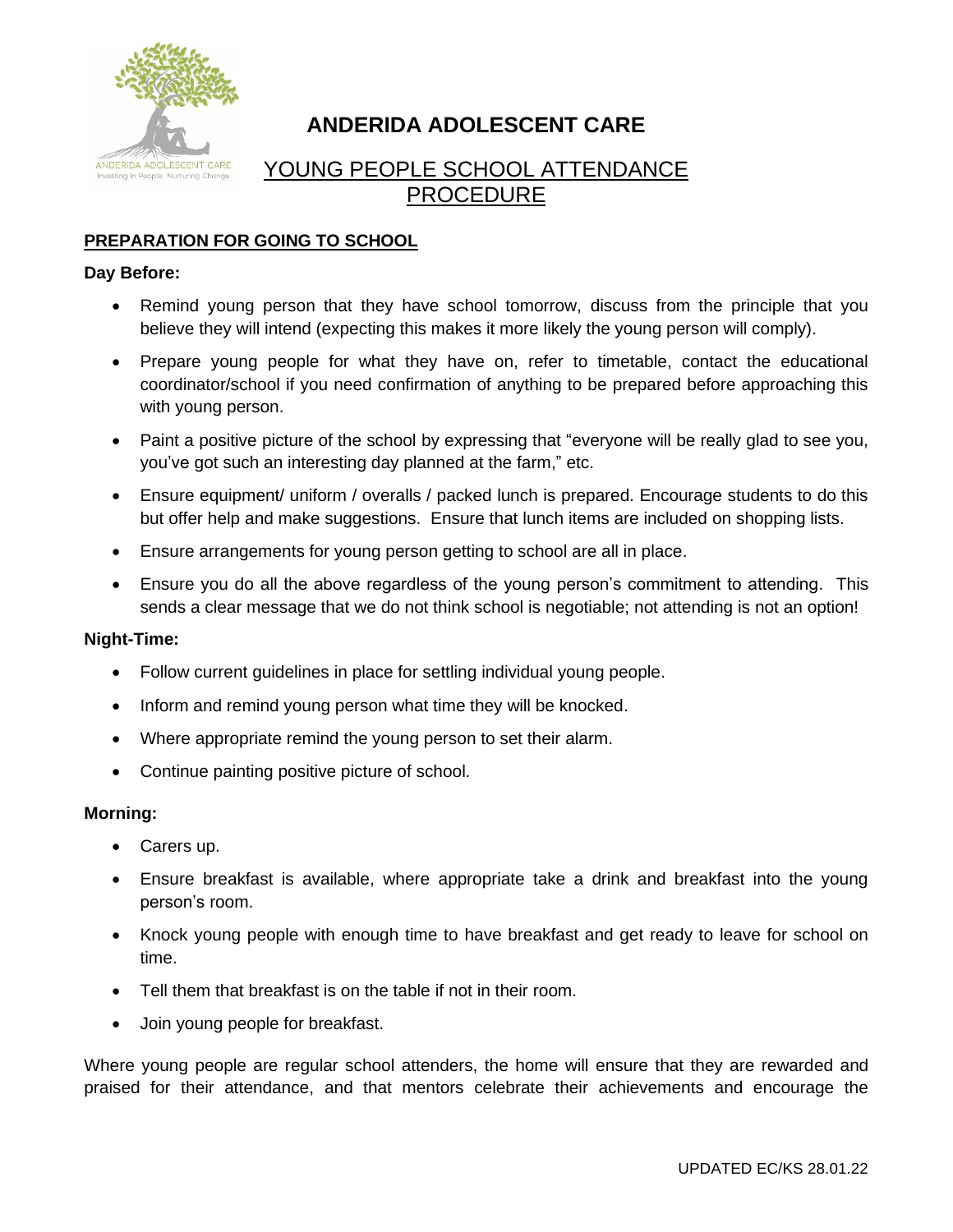attendance at school celebrations of their significant others. In addition to their positive reinforcement schemes, small gestures to be used to encourage further engagement.

## **When knocking on the door to encourage a young person to get up we should be saying things like:**

- You need to be getting up.
- You need to get up for school.
- We are ready to go and will be waiting in the car.
- I've left your overalls outside the door.
- Here is a fresh towel ETC.

It is very important that we do not ask 'Are you going to school?' School is compulsory, and the option should not be given. Be very aware at all stages how you are discussing school. If at any point you inadvertently ask a young person whether they are attending school e.g. 'you will go tomorrow, **won't you**?' rather than simply stressing they must be at school, the young person will hear it as a question and may make the decision not to go. If you hear your colleagues slip into the wrong kind of phrases help them by alerting them to this.

If the young person is a persistent non-attender this can sometimes feel wearing and repetitive and all carers need to try hard not to show signs that they are deflated, powerless or have given up, as this will reflect how the young people will feel about themselves and school. Remain **assertive and caring** demonstrating to the young people that you are completely expecting they will attend school and shocked/baffled that they should even consider not going an option. The more we genuinely believe that young people do not have a choice to not attend school, the more we are going to gradually change the young person's attitude to education.

Young people are truanting if they do not attend.

## **ONGOING SCHOOL TIME PROTOCOL**

The above should continue throughout the school day. Young people should be able to attend school all the way up until their last lesson which is 14:00. By not attending school the young person is truanting and they should be told this. They will be reported as AWP if they leave the home and may be picked up by the police for being absent from the home/school without permission.

If young people are leaving the home during education, they should be followed and encouraged to go to school. You can discuss how much better the day would be if they were at school where they are supposed to be rather than being followed round the streets.

## **POST SCHOOL TIME PROTOCOL**

After 3pm carers should still be asking young people why they did not go to school using questions like the restorative questions. Mentors should be ensuring that their support plan is followed regarding consequences (e.g. no privileges or wifi) and NVR action is taken through campaigns, the support network or further NVR interventions planned.